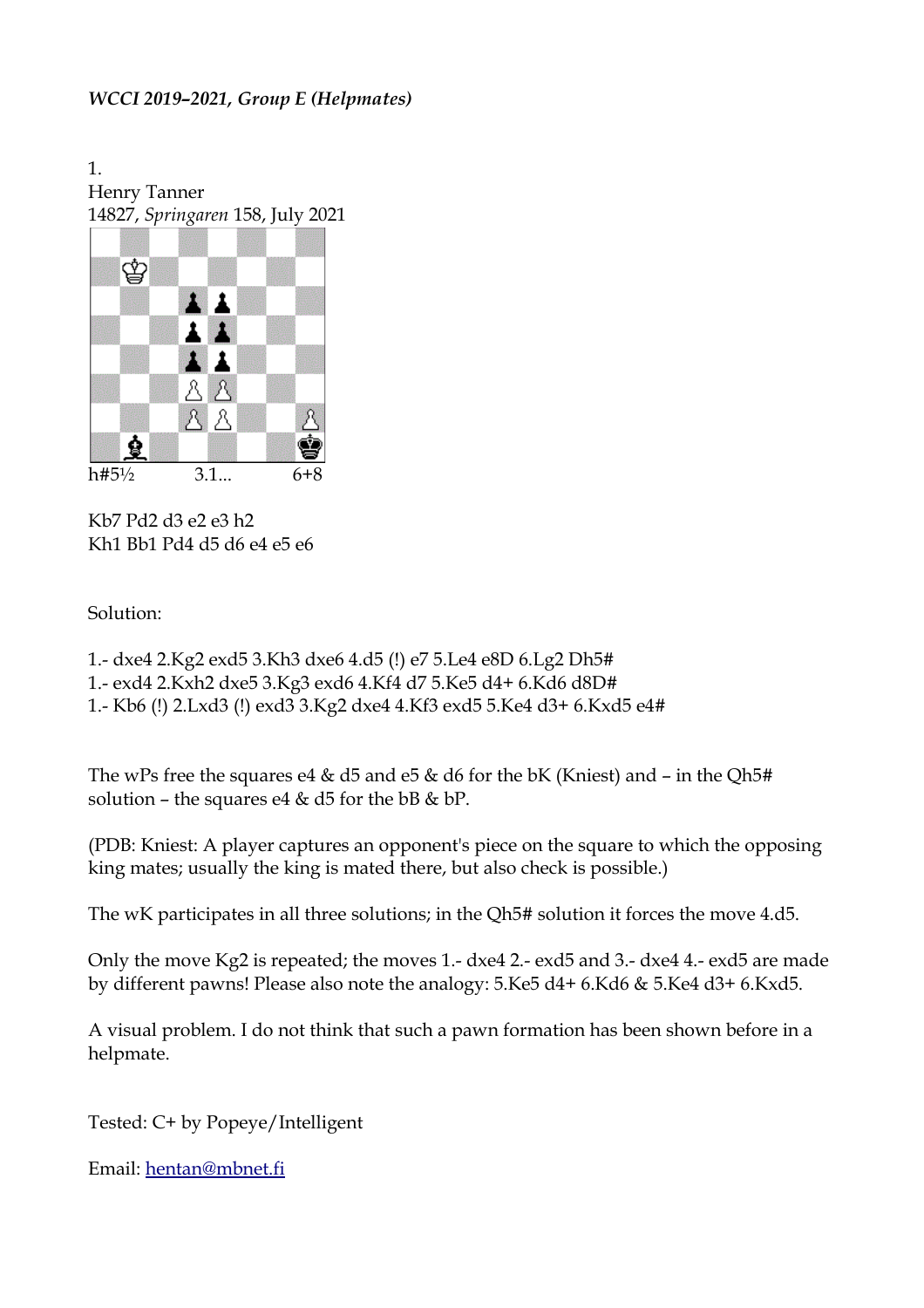2. Henry Tanner 1 st Prize Charenton-le-Pont 2021 (RIFACE 2021, helpmates)



Kb6 Bg2 Kg4 Qd3 Re5 Bh8 Sa6 Pb7 e3 f5

Solution:

1.Re4 Bh1 (tempo) 2.Rf4 Bxb7 3.Bd4+ Kc6 4.Kf3 Ba8 (tempo) 5.Ke4 Kd6#

The theme in this TT was: tempo move into a corner. Here there are two pure (!) wB tempos to the opposing corners of the long diagonal. The judge, Michel Caillaud, wrote that he appreciated the fact that the thematic line of the wB is dynamically closed in the solution (as the bishop line is open in the diagram).

The composer would also like to note that both black rook moves are anti-Ziel moves, as the bK is going to e4.

The award was published in the internet in the summer of 2021.

Tested: C+ by Popeye/Intelligent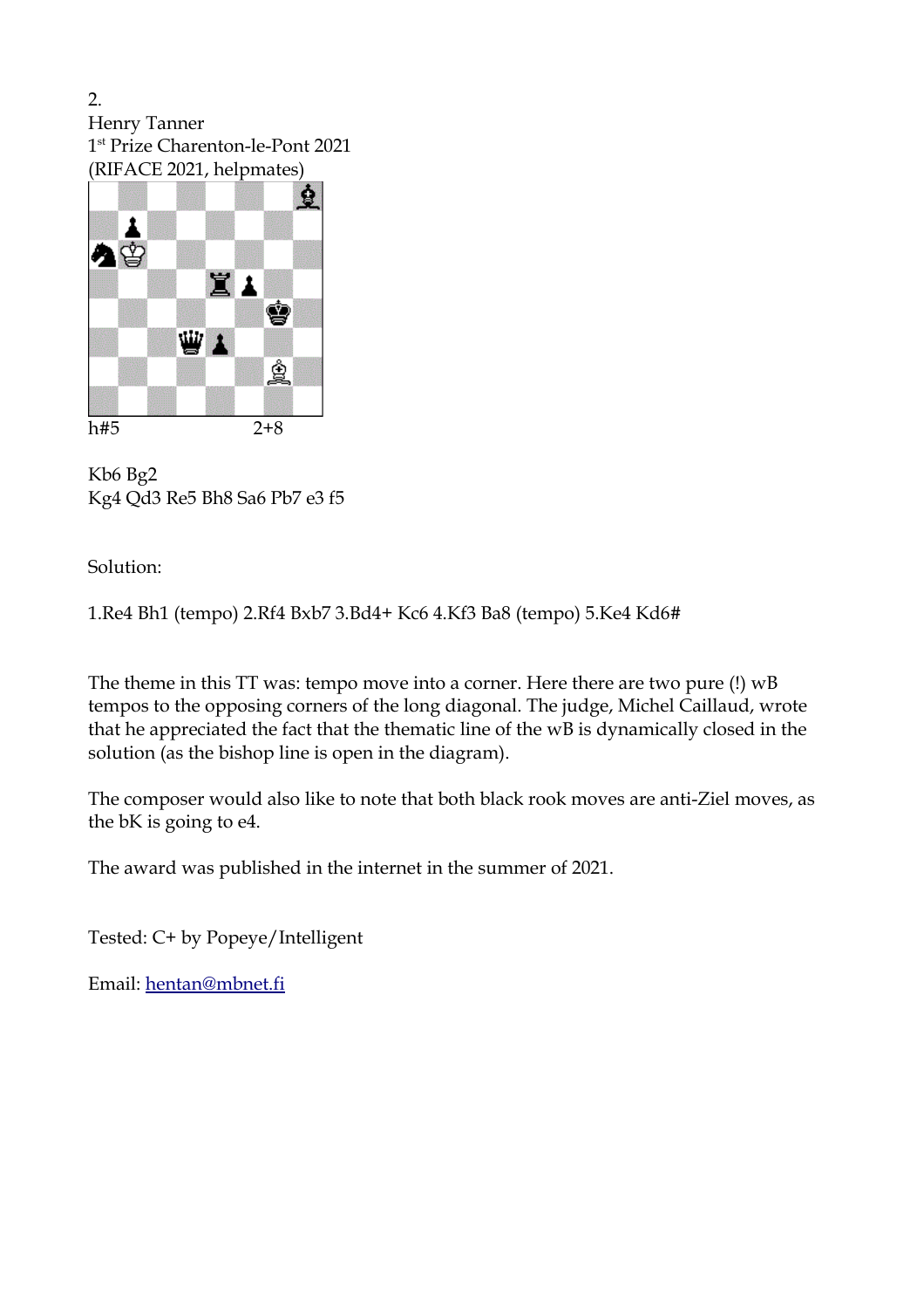3. Henry Tanner *Tehtäväniekka* 1/2020, March 2020 dedicated to Leo Lahdenmäki 80



Ka6 Bg1 Bh1 Kg3 Re2 Ba1 Ba2 Pb3 f4 f5

## Solution:

1.Bb1 Ba8 2.Bd3+ Kb7 3.Kf3 Kc6 4.Ke4 Kd6# 1.Bc3 Ba7 2.Bd2 Kb6 3.Kf2 Kc5 4.Ke3 Kc4#

There are two wB/wK Indians featuring long diagonal moves by the Bs, a further wK move along the diagonal, and analogical anticipatory blocks by the bBs.

There are plenty of wB/wK Indians, but I think the extra features make this original. Please note especially the use of four (!) bishops.

All the bishops motivated the use of this problem as a dedication problem to Mr. Leo Lahdenmäki (L for a Bishop in Finnish, German, Swedish...).

Tested: C+ by Popeye/Intelligent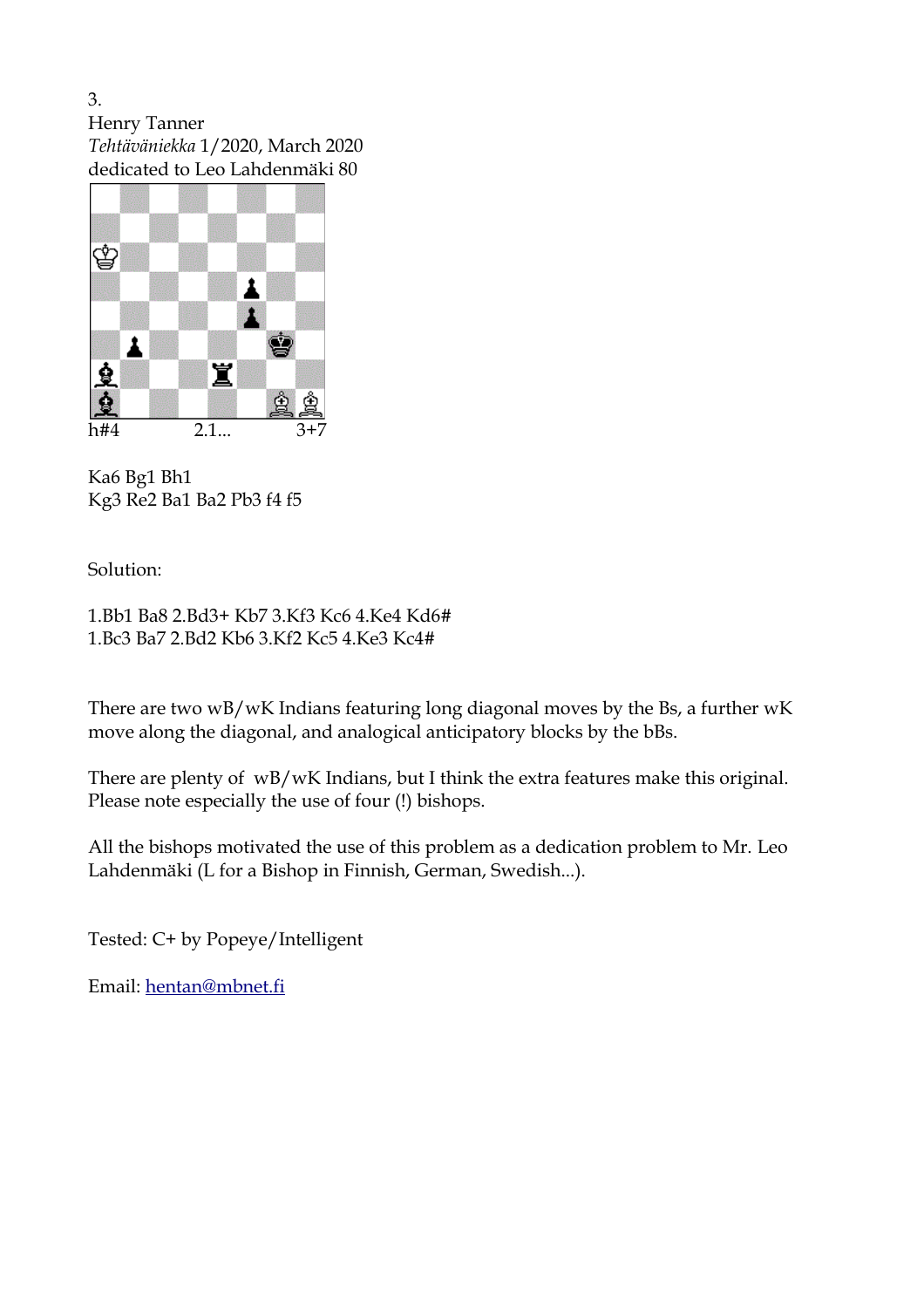4. Henry Tanner 6 th HM *Springaren* Summer Tourney 2019



b) wKa $8 \leftrightarrow b$ Kh1 h#7

Ka8 Bf1 Pe2 g2 g4 Kh1 Pe3 f2 g5 g6 g7 h2

Solution:

a) 1.Kg1 Kb7 2.h1R! Kc6 3.Kh2 Kd5 4.Kg3 Ke4 5.Kh4 Kf3 6.Th2 (tempo) g3#

b) 1.Kb7 g3 2.Kc6 Kg2 3.Kd5 Kf3 4.h1Q+ Kxe3 5.Qe4+ Kd2 6.Qe5 e3 7.Ke4 Bg2#

King marches and various follow-my-leader moves in both solutions: on h1, h2 (twice), and g3 in a) and on g2 (twice), h1, e3 and e4 in b). Please also note the try 2.h1Q? in a).

There are not very many long helpmates with the twinning by swapping corner kings. I have found these: P1364189 (h#5), P1002858 (h#6), and P0580347 (h#7).

The award was published in the December 2019 issue of *Springaren.*

Tested: C+ by Popeye/Intelligent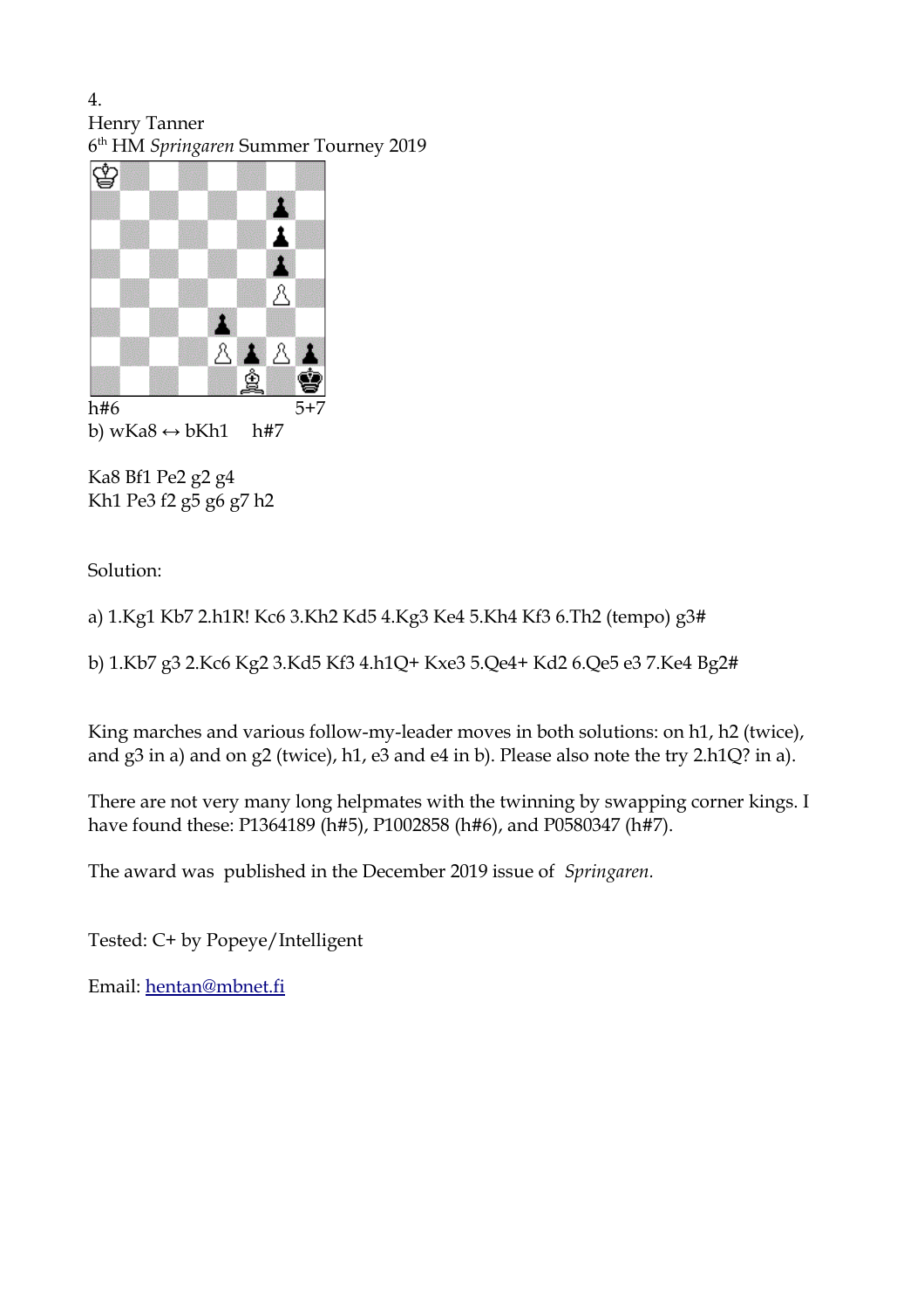5. Henry Tanner *Tehtäväniekka* 1/2019, March 2019 Dedicated to Ilkka Blom 75



Ka1 Pc5 Kb7 Pa5 b3 b4 c6 d3 d4 d5

## Solution:

1.- Kb1 (tempo) 2.b2 Ka2 3.b3+ Kxb3 4.b1R+ Ka2 5.Rb6 cxb6 6.Ka6 b7 7.Kb5 b8Q+ 8.Ka4 Qb3#

A task problem: all the 15 (!) half-moves are made along, to, or from the b-file. Thus the problem was a suitable dedication problem to Mr. Blom! Follow-my-leader moves to various squares, as well as a switchback to a2.

Tested: C+ by Popeye/Intelligent